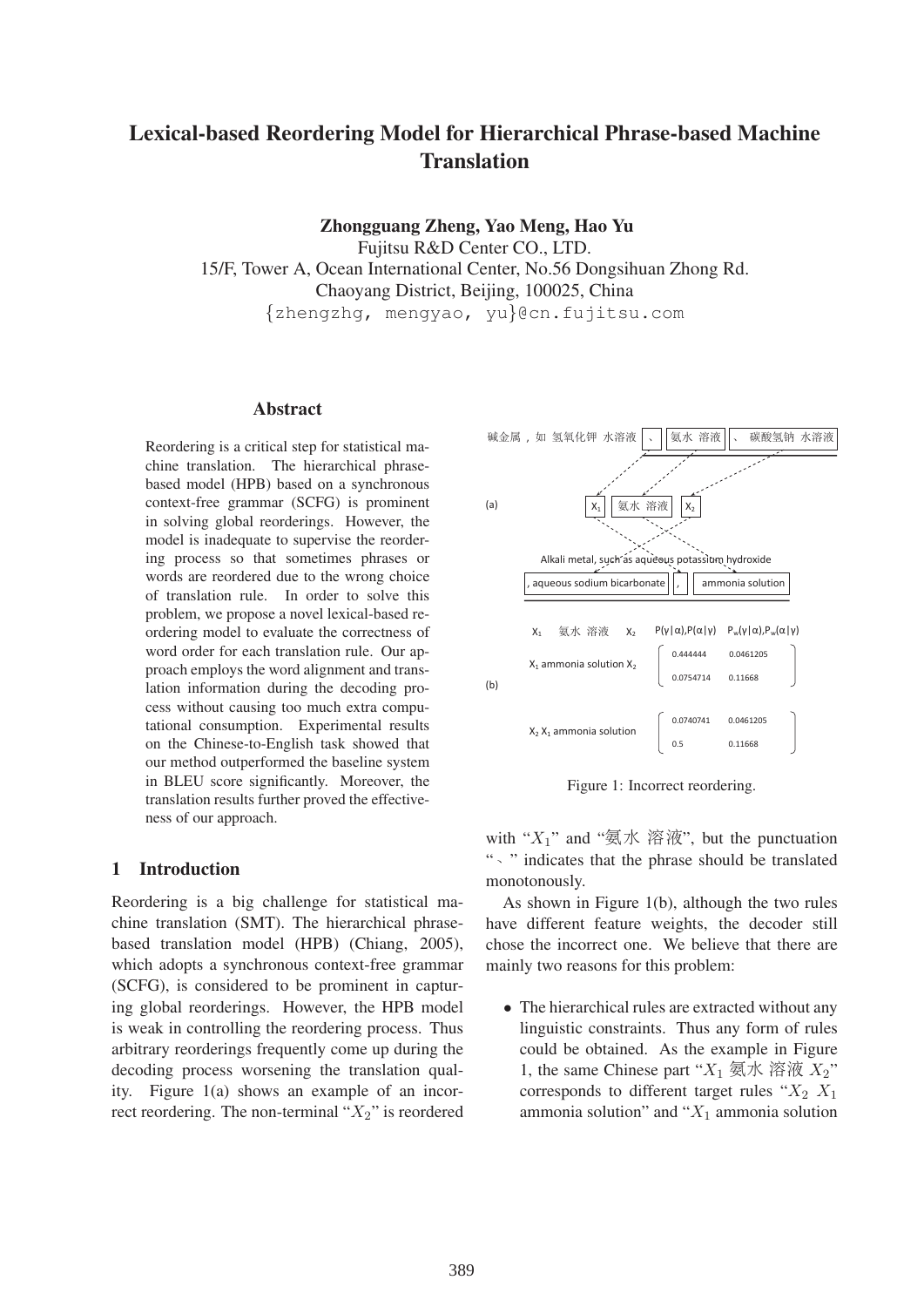$X_2$ ", which contain the same English words but differ in word order.

• There are not enough features to evaluate the correctness of word order. This makes rules in Figure 1(b) ambiguous for the decoder. Generally the HPB model has 8 features (Chiang, 2005), including language model, constituent feature, word penalty, phrase penalty, bi-direction translation weights  $P(\gamma|\alpha)$  and  $P(\alpha|\gamma)$ , bi-direction lexical weights  $P_w(\gamma|\alpha)$ and  $P_w(\alpha|\gamma)$ , but none of them is responsible for the rationality of reorderings. Although language model evaluates the fluency of target string, it considers the target words only.

Various methods have been proposed in order to solve this problem for HPB model. Most of them focused on the preprocessing stage (Xia and Mc-Cord, 2004; Collins et al., 2005; Wang et al., 2007; Tromble and Eisner, 2009; Du and Way, 2010). Those methods reordered source language to target language before training and testing by various proposed syntactic rules. Those offline rewriting methods are independent of the decoder. Thus other useful information such as word translation generated in the decoding process cannot be utilized.

Shen et al. (2008,2009) proposed a string-todependency language model to exploit long-distance word relations during decoding. He et al. (2010) classified SCFG rules into different patterns and built a maximum entropy classifier to select proper translation rules. Hayashi et al. (2010) integrated the method of (Tromble and Eisner, 2009) into the decoder to make this on-line rewriting method as a source language model. Those online methods are involved in the decoding phase as soft constraints to evaluate the word order of translation rules.

This paper proposes an on-line method which is based on the lexical information as a new feature for the HPB model. This feature is used to evaluate the correctness of word order in the decoding process. The remainder of this paper is organized as follows. Section 2 introduces the previous related work. In Section 3, we describe the implementation of the lexical-based reordering model and the integration into the decoder. Experiment on the Chinese-to-English task is shown in Section 4, followed by a discussion in Section 5. The conclusion and future work are presented in Section 6.

## 2 Previous Related Work

# 2.1 Online Reordering Methods

Comparing with the offline method, online method is able to utilize various information during decoding. Shen et al. (2008) proposed a string-todependency target language model to capture long distance word orders and Shen et al. (2009) extended the work by applying more features such as phrase length distribution and context language model. Shen et al. (2008) also intended to build a dependency language model on the source language, but the result reported a decline with this feature. He et al. (2010) divided hierarchical rules into several fixed patterns. For example, the rule <"X<sup>1</sup> -- - 液  $X_2$ ", " $X_2$   $X_1$  氨水 溶液"> belongs to the pattern  $\langle "X_1 F X_2", "X_2 X_1 E" \rangle$ . A maximum entropy classifier is applied to select target rules with proper patterns. This method is insensitive to the terminal order within the rules.

Our work is somewhat similar to the word-based reordering model proposed by Hayashi et al. (2010). In order to differ from their work, we name our approach a lexical-based reordering model, and the differences between the two methods are described below.

• Our method does not change the original HPB model. The former research changed HPB model from Equation 2 to

$$
X \longrightarrow \langle \gamma, \gamma^{'}, \alpha, \sim \rangle \tag{1}
$$

where  $\gamma'$  is the rewriting string of  $\gamma$ .

- Former research needed to consider the positions of unaligned words after rewriting a source sentence. But there is no such a problem with our model since we do not rewrite sentences.
- During the decoding process, our model employs the target language and word alignment information which are not included in the former research. The translation and alignment information are both helpful to distinguish word order to some extent. For example, Chinese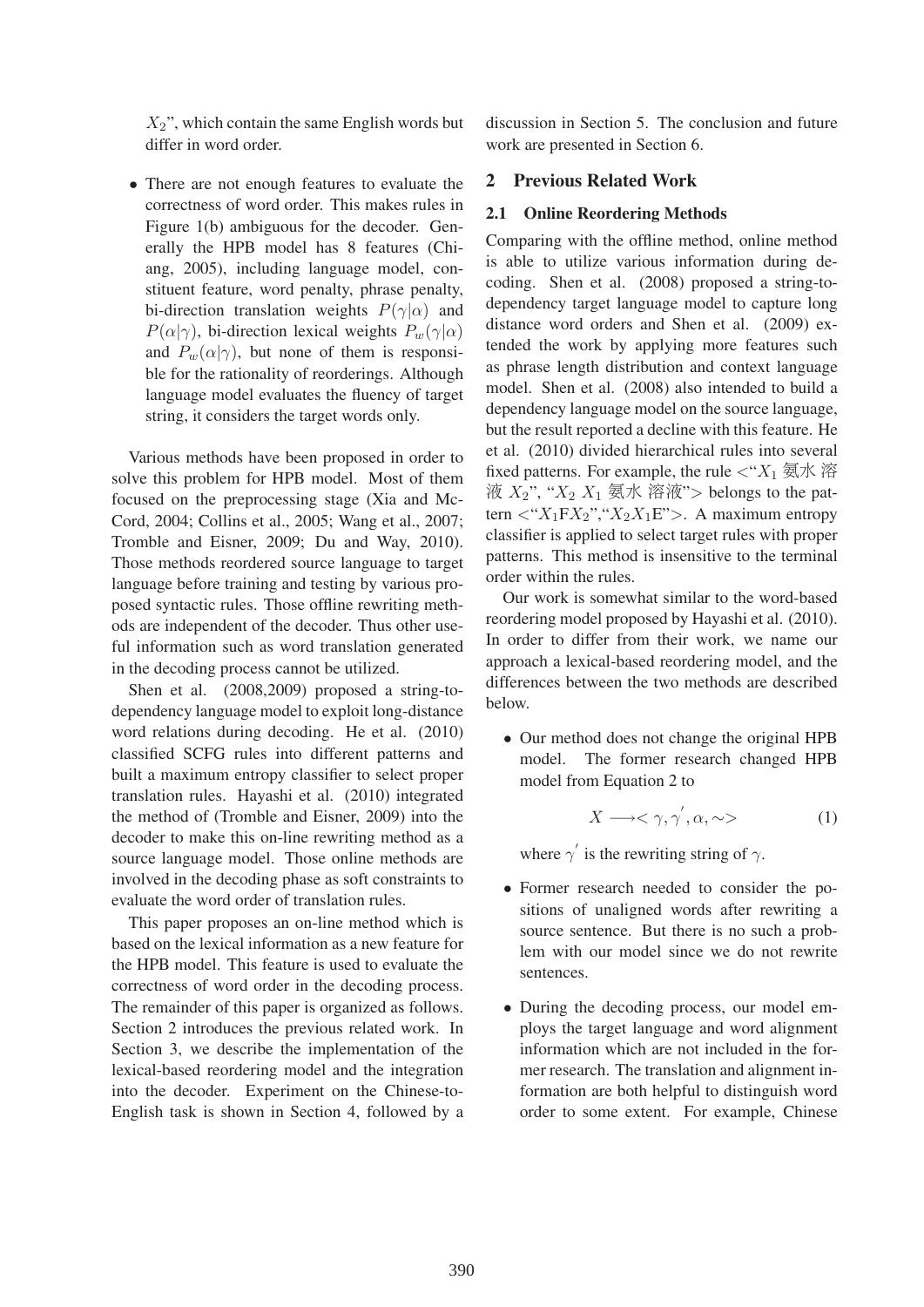phrase "A 的 B" can be translated into English phrases "A 's B" and "B of A". The order between "A" and "B" is determined by the translation of "的". Thus if a rule remains the order of "A" and "B", but translates "fil" to "of", it is probably an incorrect rule. Furthermore, word alignment information is also useful. Recall the example of Figure 1, " $\mathcal{F}$   $\mathcal{F}'$ " and ", " are ambiguous words for the rewriting method, since both "氨水、" and "、 氨水" are reasonable phrases that should be translated without reordering. However if we find a rule that reorders "氨水" and "  $\cdot$  " according to the word alignments, it is probably incorrect.

• The former research worked on the Japaneseto-English task, while ours works on the Chinese-to-English task.

#### 2.2 Hierarchical Phrase-Based Model

The hierarchical phrase-based model (HPB) (Chiang, 2005), which is based on a synchronous context-free grammar (SCFG), is presented in the form

$$
X \longrightarrow \langle \gamma, \alpha, \sim \rangle \tag{2}
$$

where X is a non-terminal,  $\gamma$  and  $\alpha$  denote source and target strings, which contain both terminals and non-terminals.  $\sim$  is the one-to-one correspondence between terminals and non-terminals in  $\gamma$  and  $\alpha$ . Chiang (2005) integrated all the features mentioned in the first section into the log-linear framework (Och and Ney, 2002).

$$
P(e|f) \propto \sum_{i} \lambda_i h_i \left( \gamma, \alpha \right) \tag{3}
$$

where  $h_i(\gamma, \alpha)$  is a feature function and  $\lambda_i$  is the weight of  $h_i$ . Based on the deficiencies of HPB discussed in the early section, we intend to complement the log-linear framework with a feature as a soft constraint to measure the correctness of word order for each hierarchical rule.

#### 3 Lexical-based Reordering Model

### 3.1 Overview of the Model

A score  $S_{re}$  is calculated using the lexical-based reordering model for each hierarchical rule r as fol广|ad 谱|v 抗|v 微生物|n 活性|n 的|u 聚腈|nr 基|Ng 丙烯酸|n 酯|Ng 膜|n



Figure 2: Sentence pair with word alignments.

lows

$$
S_{re}(r) = log(\prod_{i,j:1 \le i < j \le n} P_{re}(order_{i,j}|\phi_{i,j})) \tag{4}
$$

| LW | <b>RW</b> | LT | <b>RT</b> | LP           | <b>RP</b> | Order    |
|----|-----------|----|-----------|--------------|-----------|----------|
| 的  | 聚腈        | of | polymeric | $\mathsf{u}$ | nr        | 0        |
| 的  | 聚腈        | of | polymeric | u            | --        | 0        |
| 的  | 聚腈        | of | polymeric |              | nr        | 0        |
| 的  | 聚腈        | of | polymeric | u            | nr        | $\Omega$ |
| 的  | 聚腈        | of |           | u            | nr        | 0        |
| 的  | 聚腈        |    | polymeric | $\mathsf{u}$ | nr        | 0        |
| 的  |           | of | polymeric | u            | nr        | 0        |
|    | 聚腈        | of | polymeric | u            | nr        | 0        |

Table 1: A part of features extracted from "的" and "聚 腈".

where  $i$  and  $j$  are subscripts of the source words in rule r.  $\phi_{i,j}$  is a set of features extracted from  $w_i$ and  $w_i$ . *order<sub>i,j</sub>* presents the position relationship between  $w_i$  and  $w_j$ . According to the word alignments,  $order_{i,j}$  equals "0" in the process of reordering, otherwise  $order_{i,j}$  equals "1".

#### 3.2 Feature Extraction and Model Training

The features are extracted from the training set, where the hierarchical rules also come from. We use GIZA++ (Och and Ney, 2003) to obtain word alignments. Given a word aligned sentence pair  $\langle f, e \rangle$ , where  $f = \{w_0, ..., w_n\}$ , we select translations, part of speech (POS) tags and the order relationship for  $w_i$  and  $w_j$  according to the following constraints.

Constraint 1. Common constraint.

•  $w_i$  and  $w_j$  must be in the same initial phrase pair defined by Chiang (2005).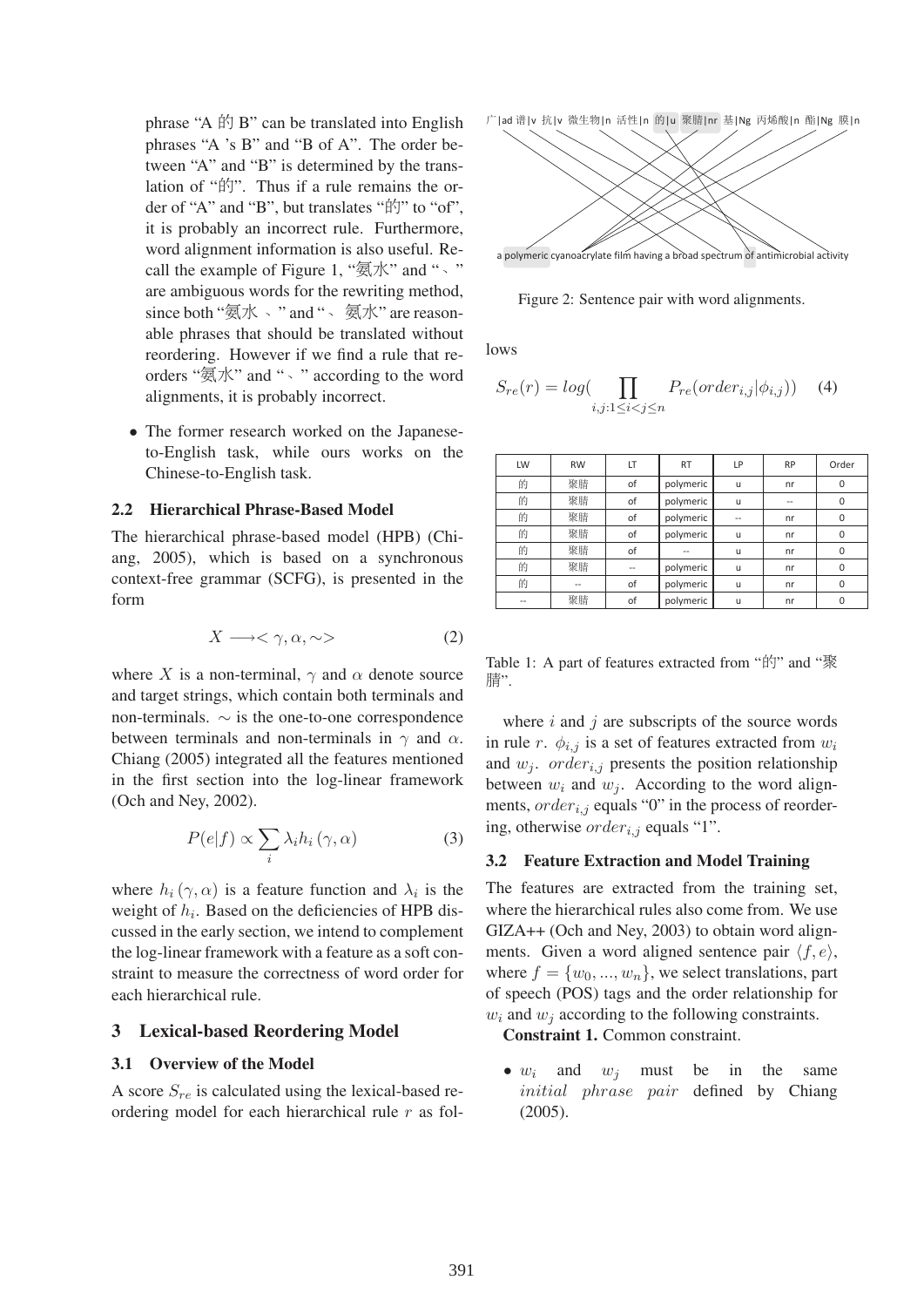•  $|j - i| \leq Threshold\_Word\_Scope.$ 

 $Threshold\_Word\_Score$  is an empirical threshold used to avoid arbitrary selections of word pairs, which may contain useless information. We also exploit linguistic rules to capture collocations that reveal the word order explicitly in case they violate the common constraint.

There are many linguistic phenomena between Chinese and English that indicate the word order explicitly, even though they often violate the initial phrase pair constraint. Du and Way (2010) studied the reorderings of "的" structures for Chinese to English translation and reported significant improvement. Though it is a tough job to acquire linguistic knowledge without language analysis tools, the "的" structure is relatively easier to capture. Therefore, we especially propose a linguistic constraint based on the Chinese word "的" when the word pair violates the common constraint.

Constraint 2. Linguistic constraint.

- $w_i$  or  $w_j$  is Chinese auxiliary word " $\hat{F}$ ".
- $|j i| \leq Threshold\_Word\_Scope.$

Figure 2 shows a sentence pair with word alignments. If confine an initial phrase pair to the maximum coverage of 10 source words, we will lose the collocations such as "的" and "聚腈", which indicates a reordering, by only considering the common constraint. In this case the linguistic constraint is applied to capture such collocations. The features extracted from words "的" and "聚腈" are listed in Figure 2, where "W", "P" and "T" stand for word, POS and translation, respectively. Note that there is a default precondition that  $w_i$  and  $w_j$  must both have alignments.

After extracting all the features from the training set, we use the maximum likelihood estimation method (MLE) to obtain the lexical-based reordering model.

$$
P_{re} (order | \phi) = \frac{count (order, \phi)}{count (\phi)}
$$
 (5)

where  $count(*)$  is the occurrence of  $*$  int the training set.

| Data            |    | <b>Sentence</b>  | Word   |
|-----------------|----|------------------|--------|
| <b>Training</b> | Ch | 100 k            | 3.7 M  |
|                 | En | 100 k            | 4.4 M  |
| Development     | Ch | 1.0 <sub>k</sub> | 37.5k  |
| Set             | En | 1.0 <sub>k</sub> | 33.8 k |
| <b>Test Set</b> | Ch | 1.0 <sub>k</sub> | 38.8 k |
|                 | En | 1.0 <sub>k</sub> | 34.2 k |

Table 2: Information of our data sets.

| <b>System ID</b> | <b>Threshold Word Scope</b> | <b>BLEU</b> |
|------------------|-----------------------------|-------------|
| sys1             |                             | 30.05%      |
| sys2             |                             | 30.32%      |
| sys3             |                             | 29.76%      |

Table 3: Experiments on different threshold settings.

#### 3.3 Integration into the Decoder

Given a source sentence Sent, candidate rules are first selected from the rule table. For a candidate rule  $r$ , all the source words it covers are easy obtained according to the rule span. Since the word translations and alignments of non-terminals are also known beforehand, we are able to extract features for every two source words and calculate the reordering score of r according to Equation 4. In this way, each candidate rule will get a reordering score, which will help the decoder to choose the right rules in cube pruning.

Note that, we do not calculate reordering probabilities for all the word pairs of  $r$ . We use a constraint to confine the calculation scope so as to avoid noisy computational results.

**Constraint 3.** Suppose  $w_i$  and  $w_j$  are source words of  $r$  and the subscript denotes the word position in  $r$ . We compute their reordering probability only when

- Neither  $w_i$  nor  $w_j$  aligns to empty word.
- There is at most one word of  $w_i$  and  $w_j$  belonging to a non-terminal span.
- $|j'-i'|$  < Threshold\_Word\_Scope, where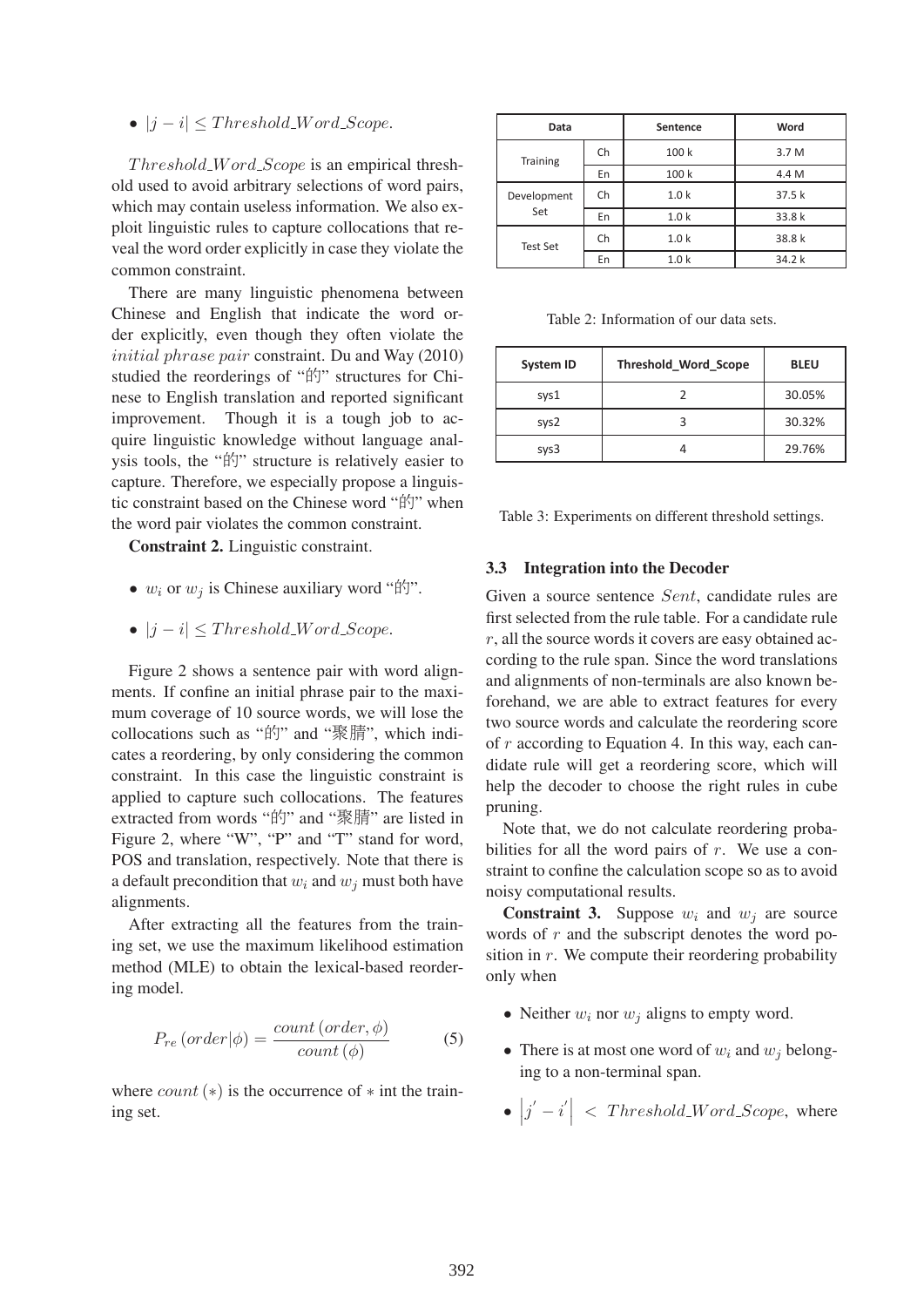

Figure 3: The process of computing reordering probabilities for HPB rules.

 $j'$  and i' denote the original positions of  $w_i$  and  $w_i$  in Sent.

Figure 3 depicts the process of distinguishing the two rules of Figure 1(b) by our method, where  $Threshold\_Word\_Scope = 3$ . The incorrect one is assigned with a lower reordering probability so that it is probably ignored in the cube pruning.

# 4 Experiment

# 4.1 Data Set

We conducted experiments on Chinese-to-English patent translation. On the one hand, word order is different between Chinese and English, thus it is a sensible testbed for our model. On the other hand, since the language of patent literature is well organized and constrained in expressions, our model would be more suitable for this kind of data.

Our data set is a part of NTCIR-9 Patent Machine Translation Task Document Data provided by NT-CIR Workshop  $9^1$ . We selected 100,000 sentence pairs randomly from the whole data set as the training set, and divided the original development set into our development set and test set respectively. Table 2 shows the information of our data sets in detail.

# 4.2 Experimental Setup

Our experiments were on Chinese-to-English patent translation. Chinese word segmentation and POS tagging was implemented using an in-house Chinese word segmentation toolkit.

GIZA++ (Och and Ney, 2003) was run in both translation directions to obtain the word alignments, and the alignment result was refined by "grow-diagfinal" method (Koehn, 2003).

For the language model, we used the SRI Language Modeling Toolkit (SRILM) (Stolcke, 2002) to train a 4-gram model on the target portion of the training set.

We used the minimum error rate training algorithm (MERT) (Och, 2003) for tuning the feature weights of the log-linear model, and adopted BLEU (Papineni et al., 2002) as our evaluation metric.

The experiments were carried out in two steps.

<sup>1</sup> http://research.nii.ac.jp/ntcir/index-en.html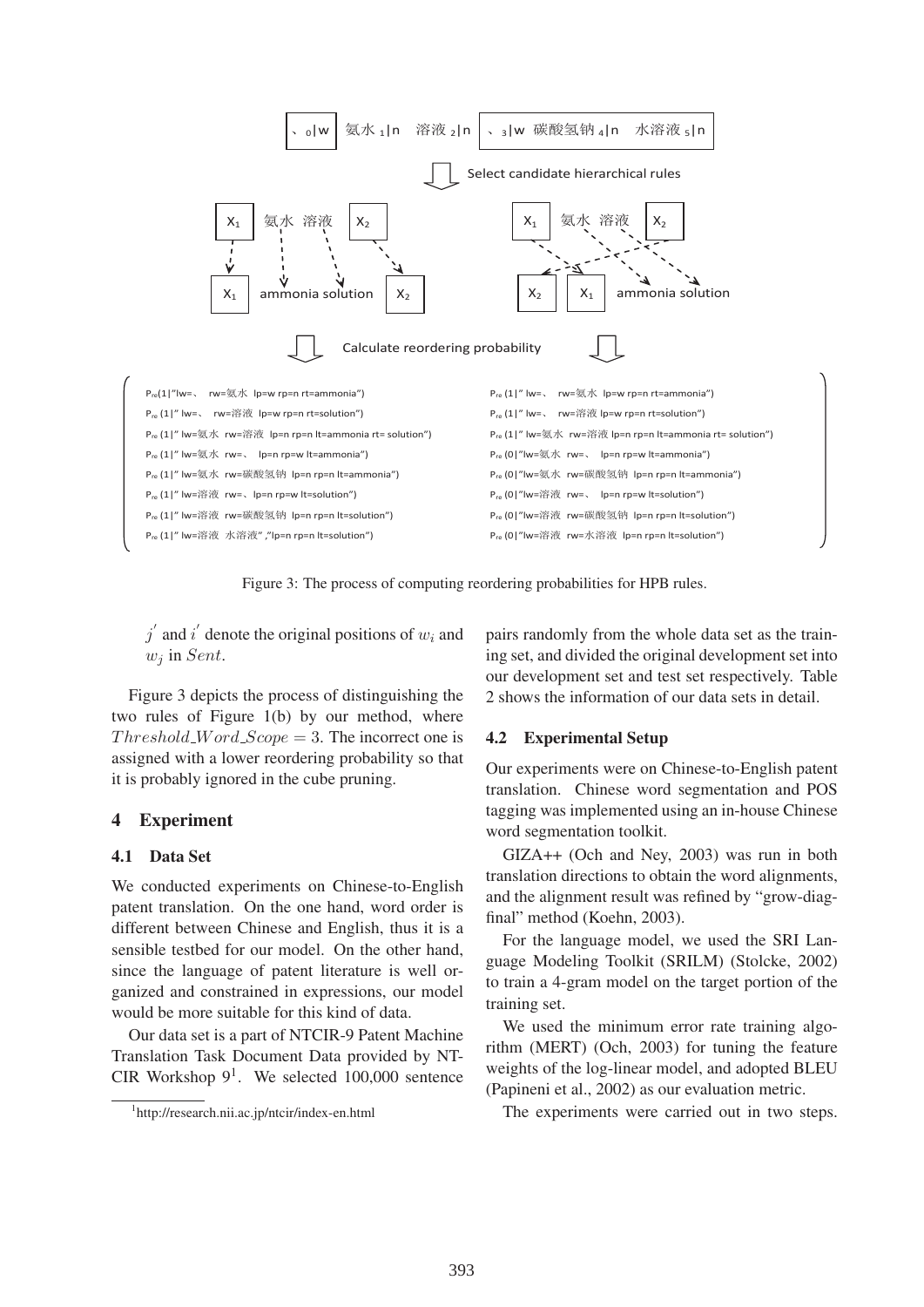| <b>System ID</b> | <b>BLEU</b> |
|------------------|-------------|
| Baseline system  | 29.74%      |
| LBR-no-trans     | 30.00%      |
| LBR-no-de        | 30.23%*     |
| LBR-all          | 30.32%*     |

|            | <b>Source Phrase</b>   | <b>Ambiguous Target Rules</b>      |                                    |
|------------|------------------------|------------------------------------|------------------------------------|
| Sentence 1 | X <sub>1</sub> 特性。     | characteristics <sub>0</sub> $X_1$ | $X_1$ characteristics <sub>0</sub> |
| Sentence 2 | $X_1 \nbox{ min } X_2$ | $X_2$ , $X_1$ picture <sub>0</sub> | $X_1$ picture <sub>0</sub> $X_2$   |
|            | $X_1$ 强 $_0X_2$        | strong <sub>0</sub> $X_2$ $X_1$    | $X_1$ strong <sub>0</sub> $X_2$    |

Table 5: The ambiguous hierarchical rules.

Table 4: Experiment results on all the systems. "\*" denotes significant better than the baseline system at  $p <$ 0.01.

Firstly, in order to find out the most effective model settings, we tested different values on the threshold Threshold\_Word\_Scope. The results are shown in table 3.

From the results, best performance is achieved by setting  $Threshold\_Word\_Scope = 3$ , which was adopted as the final setting in the rest of the experiments. It is reasonable that we could not get enough features in a smaller scope and may obtain too much noise in a larger scope.

To evaluate the effectiveness of our model, we conducted experiments on four systems:

- Baseline: an in-house hierarchical phrasebased machine translation system (Chiang, 2007).
- LBR-no-trans: integrated with the lexicalbased reordering model, but did not adopt translations as feature.
- LBR-no-de: integrated with the lexical-based reordering model, but was trained with the features merely satisfying the common constraint.
- LBR-all: fully integrated with our proposed model into the baseline system.

## 4.3 Results

The experimental results are shown in table 4. We can observe that systems integrated with the lexicalbased reordering model all outperformed the baseline system. The improvements of "LBR-no-de" and "LBR-all" are statistically significant at  $p < 0.01$ 

according to the significant test method described in (Koehn, 2004).

As applying more features to the model, the BLEU score rises accordingly. This proves that the linguistic constraint and the translation feature are effective.

We compared the translation results between the baseline system and "LBR-all" to check out the actual influence of our model. Figure 4 shows some examples of the effectiveness of our method. When analyzing the translation results, we find that many reordering mistakes are caused by the ambiguous hierarchical rules which are similar with those in Figure 1. Table 5 lists the ambiguous rules which occur in the examples of Figure 4.

# 5 Discussion

The experiment result confirms us that the application of linguistic knowledge is beneficial. And the examples in Figure 4 show that our method is effective in judging local word orders. In our experiment we also tried to use preposition and verb as an alternative linguistic constraint to capture more reordering relationships, since such collocations frequently trigger reorderings. For example, Chinese phrase "用 |p A 覆盖 |v B" always corresponds to English phrase "cover|v B with|p A". And those collocations are prevalent in the training corpous.

However the result turned out a decline on BLEU score. We believe that there are mainly two reasons for this

• Sometimes the preposition and verb are far from each other so that they exceed the coverage of one hierarchical rule, e.g. 10 words. Thus they are split into two rules. Our model can not calculate reordering score between two rules.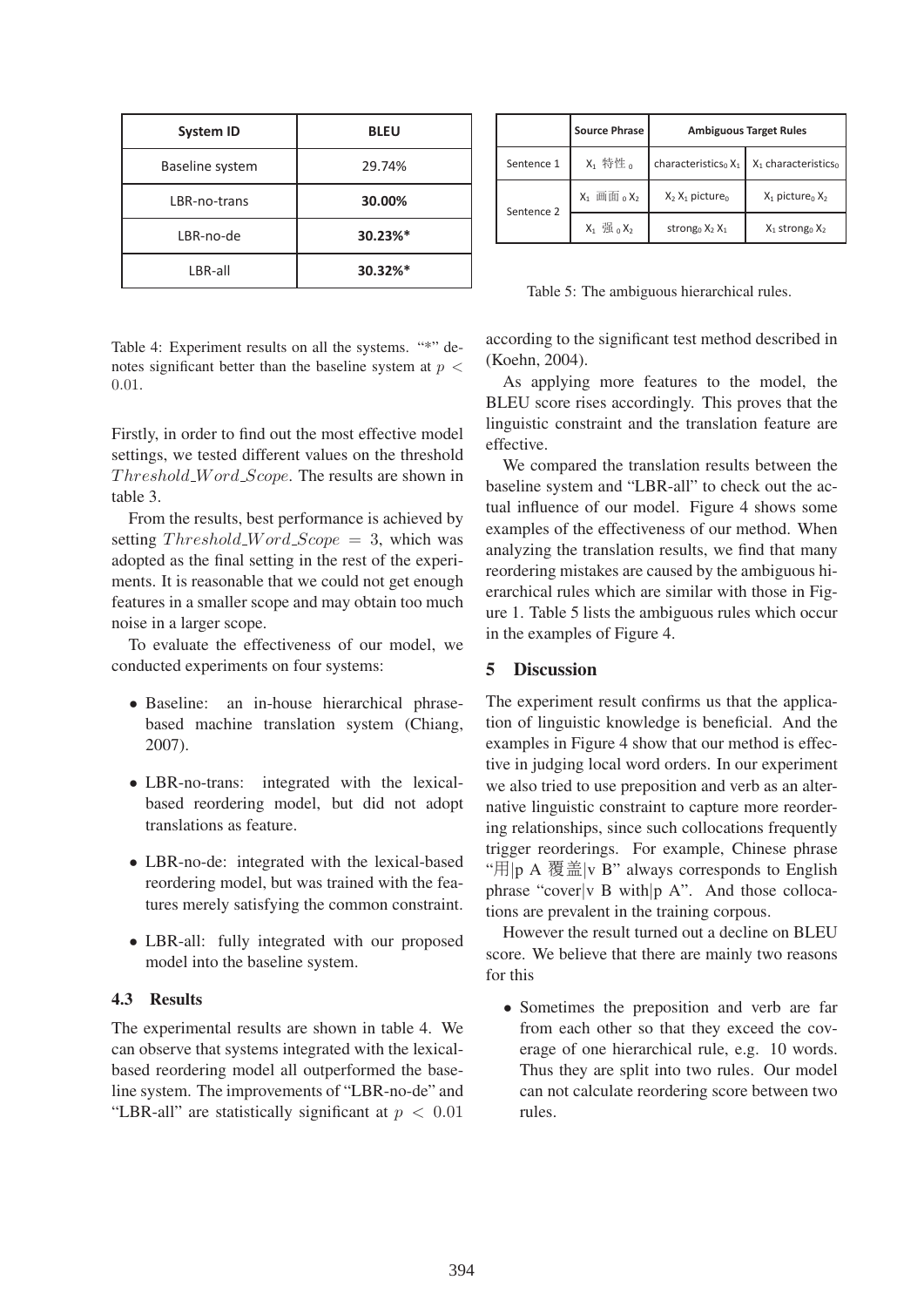| Src       | 在 一 个 实施 例 中 , 每 个 预定 义 集合 393 可 不仅 包含 可 配置 参数 375 ( <i>倒如 数据 类</i>                                                     |  |  |  |
|-----------|-------------------------------------------------------------------------------------------------------------------------|--|--|--|
|           | <b>型 、 <i>数据 定向 和 数据 特性</i></b> ), 还 包含 一 个 或 多 个 隐藏 配置 参数 377 。                                                        |  |  |  |
| <b>BL</b> | In one embodiment, each set of predefined 393 may not only comprises a configurable parameters 375                      |  |  |  |
|           | characteristics (e. q., data type, orientation and data), and also comprises one or more hidden configuration           |  |  |  |
|           | parameter 377.                                                                                                          |  |  |  |
| <b>LR</b> | In one embodiment, each predefined set 393 can not only include a configurable parameters 375 (e. $g_{\cdot}$ , data    |  |  |  |
|           | type, data orientation and data characteristics), further comprising one or more hidden configuration                   |  |  |  |
|           | parameter 377.                                                                                                          |  |  |  |
|           | In one embodiment, each of predefined sets 393 may include not only configurable parameters 375 (such as                |  |  |  |
| RF        | data categories, data orientations and data characteristics), but also one or more hidden configuration                 |  |  |  |
|           | parameters 377.                                                                                                         |  |  |  |
|           | 使用 MPEG 或 VC1 运动 向量 来 确定 场景 为 3 个 等级 : <u>静止 <i>画面 (</i> 1 ) 、 <i>弱 运动 (</i> 2 ) 、 <i>强</i></u>                         |  |  |  |
| Src       | 谐 运动 (3)                                                                                                                |  |  |  |
| <b>BL</b> | Using MPEG or VC1 motion vector to determine a scene are three classes: (1), still picture weak moves the               |  |  |  |
|           | <u>strong flip (2), (3),</u>                                                                                            |  |  |  |
| <b>LR</b> | Use MPEG or VC1 motion vector to determine the scene is 3 level: <b>still picture (1), weak motion (2), strong flip</b> |  |  |  |
|           | $motion (3)$ ,                                                                                                          |  |  |  |
| RF        | Using MPEG or VCI motion vectors to determine scenes: 3 levels: <b>still picture (1), low motion (2), strong</b>        |  |  |  |
|           | harmonic motion (3);                                                                                                    |  |  |  |

Figure 4: The actual influence of our method on translation results. Src: The source sentence. BL: Baseline translation. LR: The result of our method. RF: Reference.

• We did not apply any parser to analyze the Chinese sentences. It is too ambiguous to capture collocations only referring to the POS tags. As a result, too much noise was obtained when training our model.

Therefore, though linguistic knowledge is beneficial, if we want to employ more useful linguistic rules, language analysis toolkit should be involved.

# 6 Conclusion and Future Work

In this paper we proposed a lexical-based reordering model. This model employs useful information, such as word alignments and translations, during the decoding process to measure the correctness of word order. The experimental results showed that our method outperformed baseline system significantly on the Chinese-to-English patent translation.

Though our model is trained using the maximum likelihood estimation method in this work, it would be profitable to apply other methods to train the model, such as the maximum entropy model. Since the order of two words can be considered as a binary classification problem, we could use a maximum entropy classifier, which is trained with the features we proposed, to calculate the reordering probabilities. And language analysis toolkit should also be applied to exploit more useful linguistic constraints just like we discussed in Section 5.

# References

- Andreas Stolcke. 2002. SRIM An Extensible Language Modeling Toolkit. In *Proceedings of the 7th International Conference on Spoken Language Processing (ICSLP),* pages 901-904.
- Chao Wang, Michael Collins and Philipp Koehn. 2007. Learning linear ordering problems for better translation. In *Proceedings of the 2007 Joint Conference on Empirical Methods in Natural Language Processing and Computational Natural Language Learning,* pages 737-745.
- David Chiang. 2005. A hierarchical phrase-based model for statistical machine translation. In *Proceedings of the 43rd Annual Meeting of the Association of Computational Linguistics,* pages 263-270.
- David Chiang. 2007. Hierarchical phrase-based translation. In *Computational Linguistics,* pages 201-228.